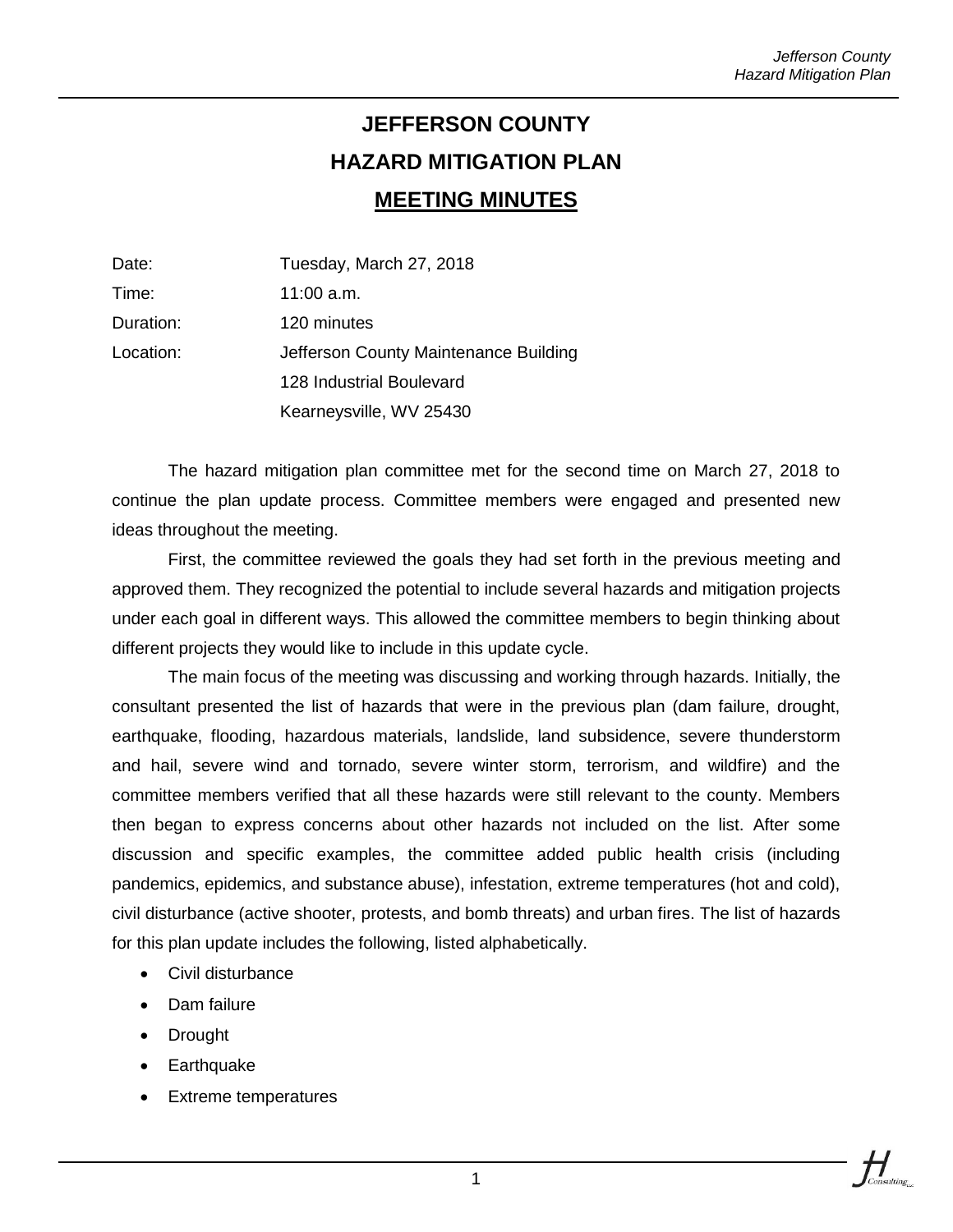- Flood
- Hazardous materials
- Infestation
- Landslide
- Land subsidence
- Public health crisis
- Severe thunderstorm and hail
- Severe wind and tornado
- Severe winter storm
- Terrorism
- Wildland and urban fire

The committee decided to rank the hazards by risk (low, medium-low, medium, mediumhigh, and high). If more than one hazard is listed under one category, they will then be listed alphabetically under the risk category.

Meeting attendees completed two activities relating to the hazards that they agreed upon. The first was completing a narrative of three to five instances of different hazards that they had experienced in the past five years, more if so needed. The second activity consisted of ranking all the hazards in a risk assessment matrix where the committee members listed the hazards under their perceived probability and severity. After the activity, the committee members compared their results and noted that some hazard rankings were similar in risk such as earthquakes, but others were ranked in three different risk categories, such as severe wind and tornado.

Members of the committee mentioned that they have maps and reports available in different formats for the locations of each hazard. They offered to provide them to the consultant for inclusion in the plan.

The consultant presented a summary of the results of the online public survey thus far; the committee members agreed with the public about the results. Generally, the public and the committee members had similar perspectives of the hazards in the county, giving validity to both the public opinion and the opinion of the committee members.

Being aware of and analyzing future development and development since the last plan update in the county is critical to the success of mitigation. The committee discussed specific locations of recent and future development such as residential buildings, road expansions, and industrial parks that will be included in the plan and will be analyzed against the list of hazards.